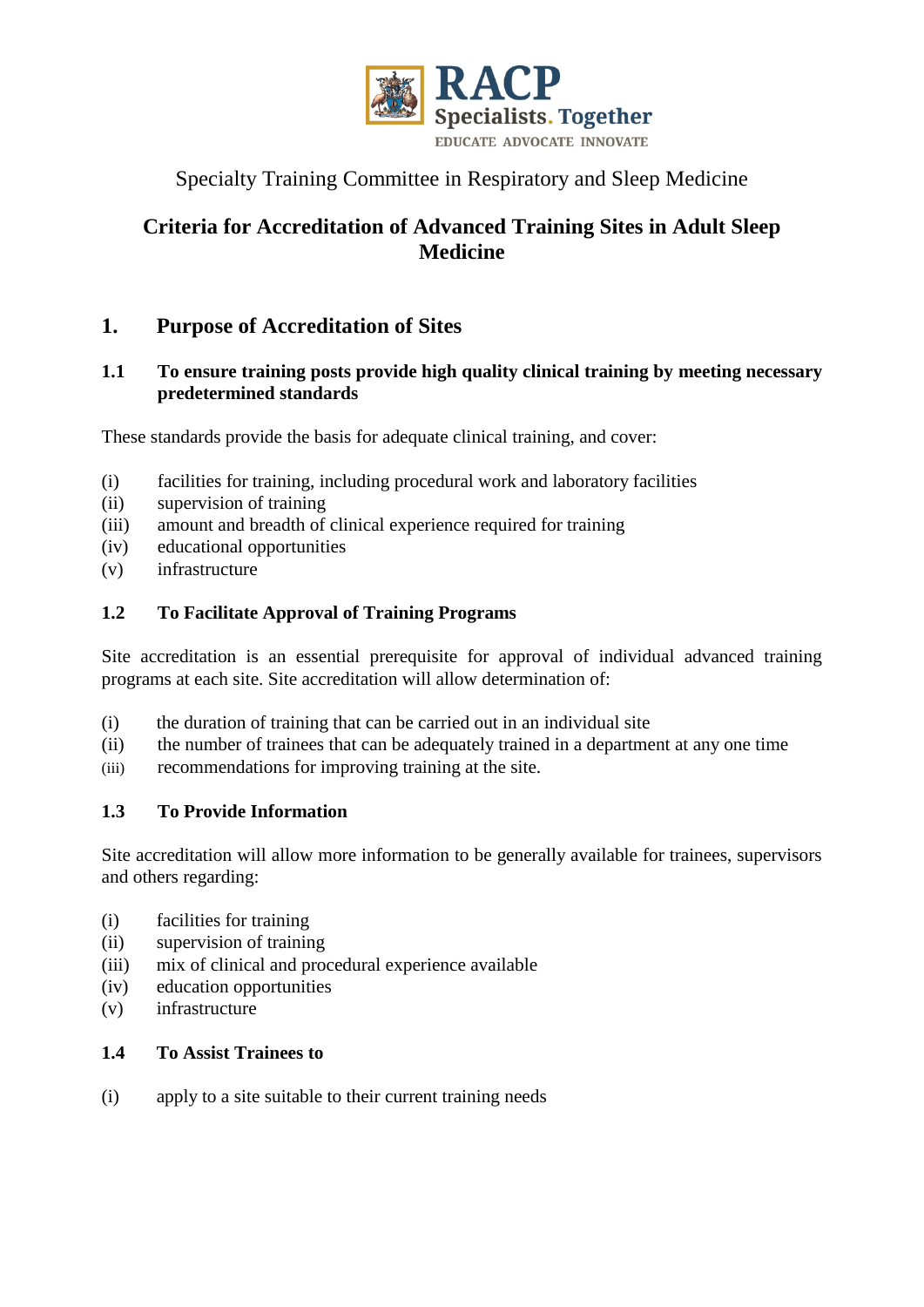# **2. Standards for Assessment**

# **2.1 General Guidelines**

- (i) The accreditation process wishes to encourage diversity in training opportunities and to ensure good clinical experience. Below is a general guideline which will satisfy STC requirements.
- (ii) A sleep medicine training network (group of training sites sharing trainees) seeking accreditation for advanced training must demonstrate that it has suitable staff, workload and facilities available to the trainee to permit advanced training. There are six general standards with various criteria listed relating to each standard. Each criterion will be applied by the Accreditation Team to determine if each standard has been achieved. Documentation for each criterion will be required. The process seeks "substantial compliance" with the standards. It is recognised that local conditions may preclude absolute compliance with every standard. Sleep Medicine training networks will be encouraged to develop links with other sites to achieve accreditation standards.
- (iii) The network must be affiliated with a university hospital (regularly teaches medical students).
- (iv) A network must be able to provide at least 12 months of core training in order to be considered suitable for accreditation. The network must be able to provide this core training to an individual in continuous **blocks of at least 6 months**.
- (v) Accreditation will be granted for a period of five years, not withstanding the next paragraph. Sites may be granted only limited periods of accreditation subject to further review.
- (vi) An annual proforma will be sent to the network director outlining:
	- a) Current accreditation status: full/ provisional/ not accredited
	- b) Number of accredited Adult Sleep Medicine advanced trainee positions
	- c) Year accreditation is due for renewal
	- d) Requirement to notify the STC of any substantial deficiencies or changes in circumstances (see (vii) below).
	- e) A copy of the current *Criteria for Accreditation of Advanced Training Sites in Adult Sleep Medicine* will also be provided.
- (vii) Accredited networks **must notify the Chair of the STC of any substantial change of circumstances within their network** which may lead to failing to meet the criteria for accreditation. Networks will generally be given a maximum of twelve months to demonstrate that the criteria for accreditation have been regained, otherwise **accreditation status will be withdrawn** (see 4.3).
- (viii) These standards shall apply for the accreditation of sleep medicine networks for core sleep medicine training.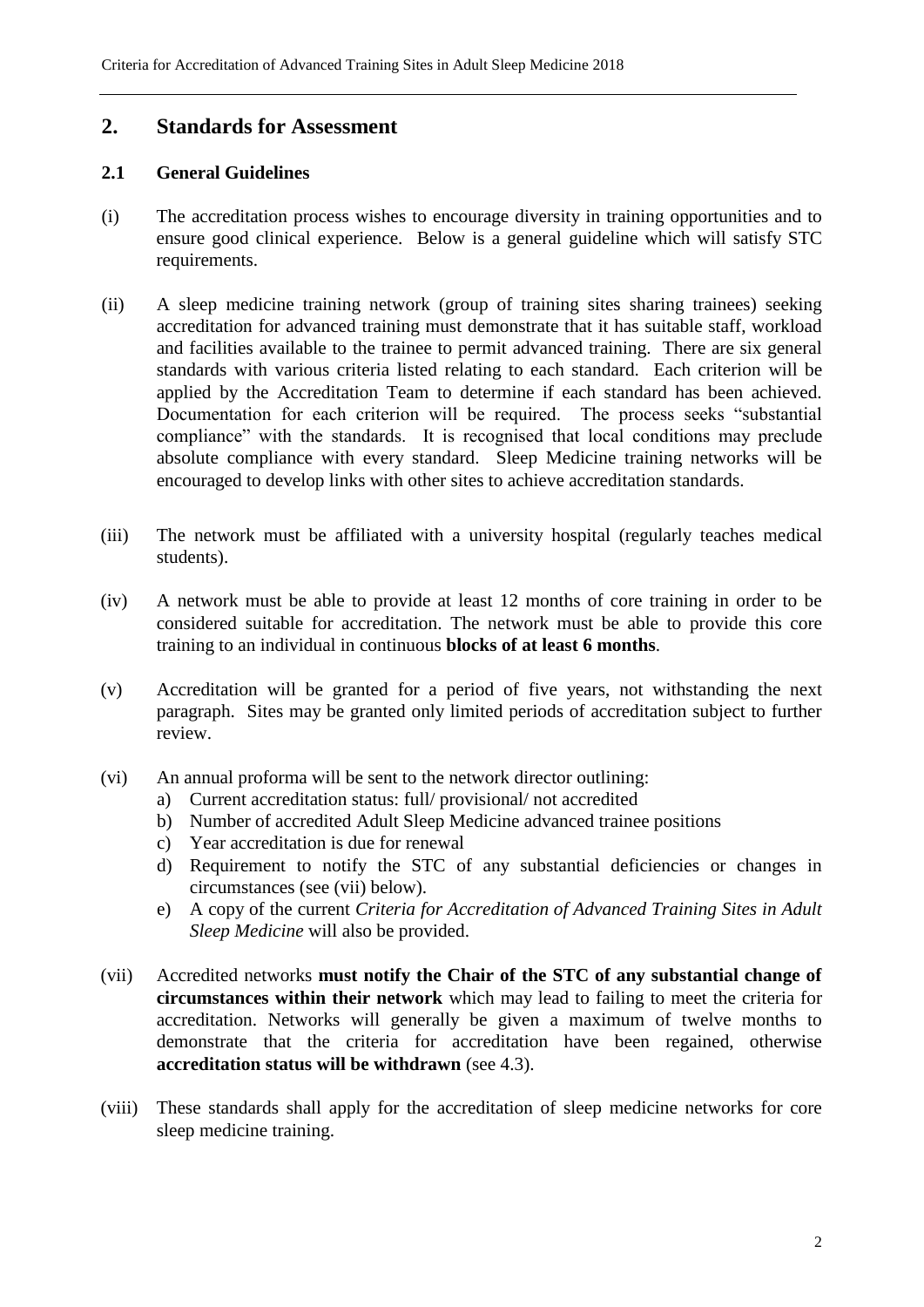# **2.2 Standards**

# **Sleep Medicine Training**

# **Standard 1**

# **Each training site in the network shall provide appropriate supervision for advanced training.**

# **Criteria:**

- a) Each trainee must have two supervisors who are sleep physicians within the service with a substantial time commitment to the practice of sleep medicine. The supervisors should attend relevant professional and/or scientific meetings to keep abreast of developments in the field. On site supervision must generally be available for more than 75% of standard working hours. Where only part-time training is being offered, then a reduction in supervision availability may be considered where appropriate. The service or network should have at least one consultant with special interest and expertise in non-respiratory sleep disorders
- b) A sleep medicine physician shall be available on site to supervise sleep study reporting. All final reports shall be checked by a sleep medicine specialist unless the trainee has been deemed competent and the supervisor accepts responsibility.
- c) The sleep medicine physician(s), who is/are the supervisor(s) of the trainee, shall ensure that the trainee is involved in the daily running of the Sleep Service, including supervision of inpatient and outpatient management, undertaking procedures and report generation, organisation of Departmental clinical meetings, and supervision of any junior resident medical staff.
- d) The supervisor(s) must have participated in a RACP supervisor workshop.
- e) The supervisor(s) will meet regularly with the trainee to provide formative assessment at a minimum of 4 times per year, with formal documentation of training progress and goals. The supervisor(s) will assist the trainee to ensure completion of assessment tasks, at the direction of the STC, and meet RACP requirements for supervision.

# **Standard 2**

**The Sleep Medicine network shall have sufficient workload of clinical material for advanced training, encompassing a broad range of sleep disorders, including respiratory and non-respiratory disorders.** 

# **Criteria:**

a) As a general guide to satisfy the STC requirements, the direct case load requirements for the network should be a **minimum of 550 patients per advanced trainee per year** to be eligible for accreditation. A network of training sites may combine to provide an adequate number and range of cases where the spread of cases is uneven between sites. The Sleep Medicine service or network would be expected to have expertise in the breadth of sleep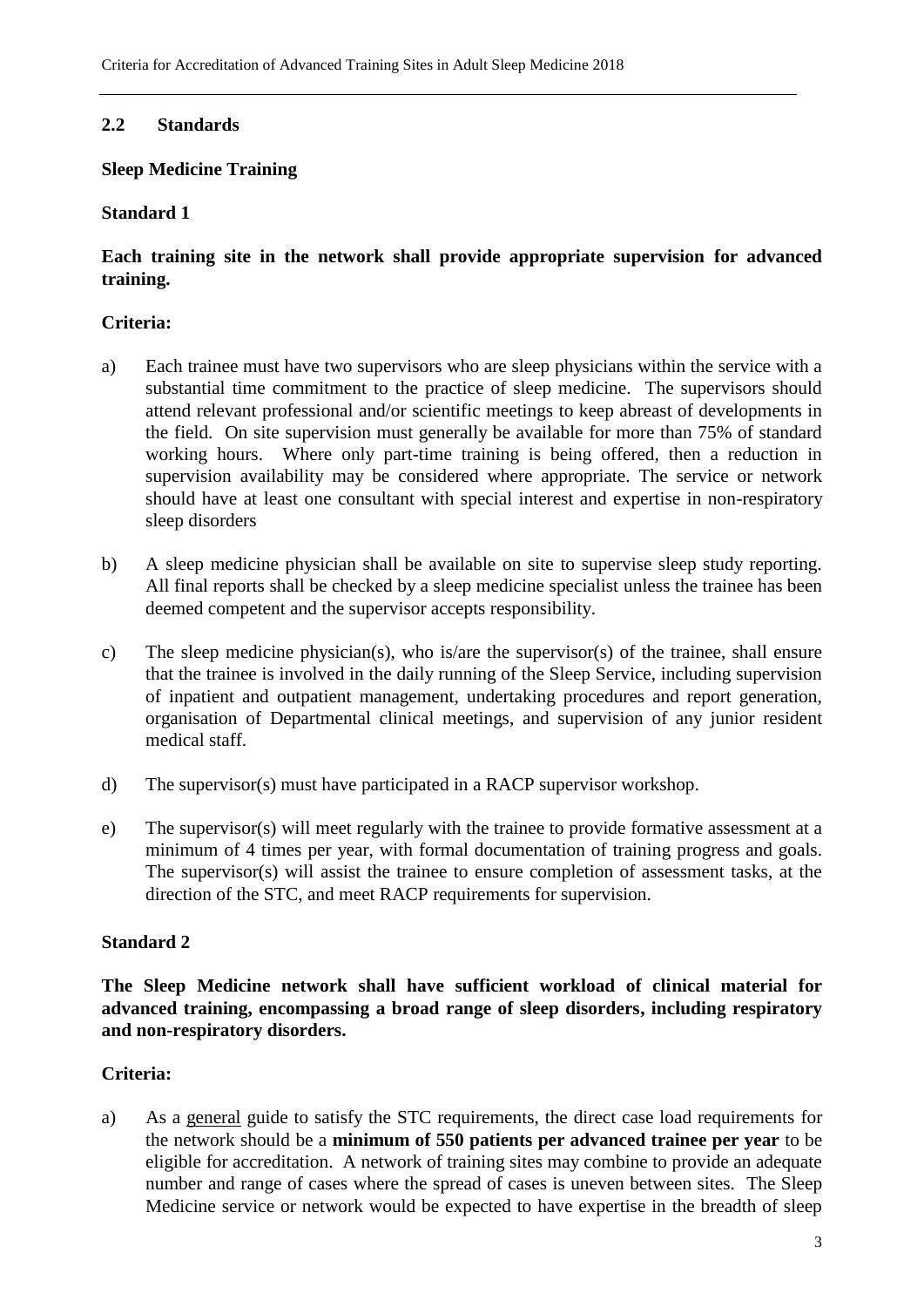disorders including access to a patient caseload where a primary or major component of the patient's presentation is a non-respiratory sleep disorder (e.g. insomnia, movement disorder, nocturnal epilepsy, circadian rhythm disorder, behavioural sleep disorder or parasomnia).

Although the categories of patients within the total caseload may be varied and flexible within each network, the following are suggested as a general guide to the number of patients to be directly managed by the advanced trainee during core sleep training:

- **500 cases overall**
- **150 new case referrals**, of which 30 should be for a non-respiratory sleep disorder
- **50 cases involving positive airway pressure therapy** (see section b below specifically relating to requirements for patients with respiratory failure)

The inpatient load will vary by site and the above numbers are a guide meant to deal particularly with training in NIV implementation and complex CPAP implementations.

- b) It is essential that trainees be involved in all aspects of the management of patients requiring **inpatient NIV or CPAP implementation** for ventilatory failure and sleep hypoventilation. Sites must be providing this service for selected patients with ventilatory failure. There should be sufficient workload such that each trainee can institute NIV therapy in a **minimum of 20 patients** over the course of core sleep training and have direct ongoing responsibility for these cases.
- c) Services providing core training in Sleep Medicine to Advanced Trainees of Internal Medicine sub-specialties other than Respiratory Medicine (e.g. Neurology) must provide adequate exposure to Respiratory Medicine. Trainees need exposure to common respiratory disorders including obstructive lung disease and respiratory manifestations of neuromuscular disease. This should include:
	- (i) Involvement in outpatient Respiratory Clinics. Trainees should conduct the equivalent of one Respiratory Clinic per week over the course of the sleep medicine training period under the supervision of a Respiratory Physician.
	- (ii) Trainees should be directly involved in management of inpatients under the supervision of a Respiratory Physician, including the management of acute respiratory failure.
	- (iii) Supervised reporting of respiratory physiology tests. Trainees should report a minimum of 100 complex Respiratory Function Tests during the period of core Sleep Medicine Training.

# **Standard 3**

# **The sleep medicine network shall have direct access to appropriate additional clinical services necessary for the practice of sleep medicine.**

# **Criteria:**

a) The training network shall provide access to clinical expertise in respiratory medicine, neurology, clinical psychology, psychiatry and cardiology within the network centres. The trainee should have the opportunity to participate in multidisciplinary clinics and/or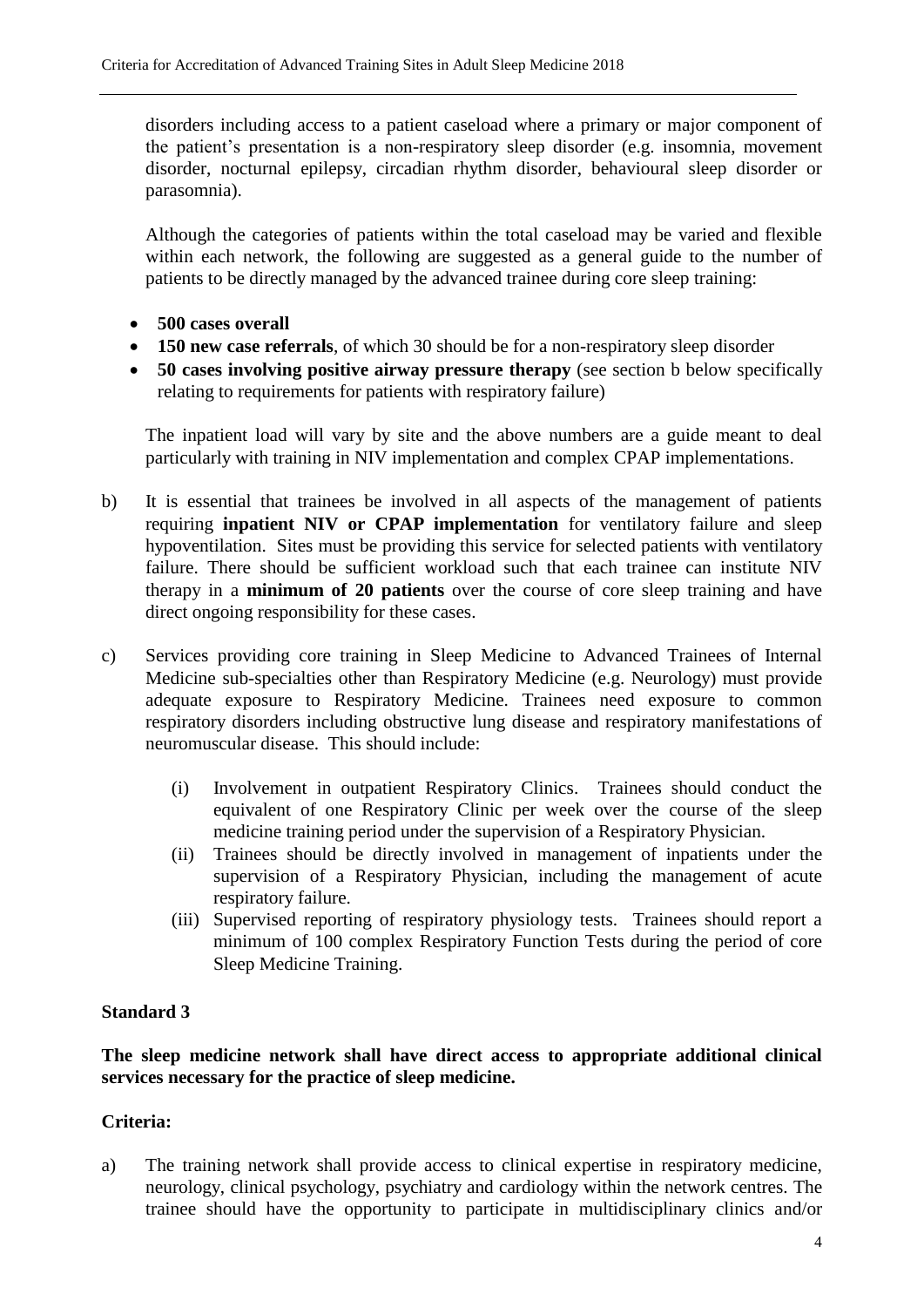meetings relevant to the practice of sleep medicine. This will provide the trainee with the opportunity to develop skills in relevant aspects of these specialties through interactions relating to patient care.

- b) The training network shall have access to ear, nose and throat surgery, and dentistry (where available) within the network centres, and trainees be involved in aspects of these disciplines as they pertain to the management of sleep disorders.
- c) The training network shall have access to acute respiratory high acuity care, either through the provision of a respiratory high dependency unit within the network or through close liaison with an intensive care unit within the network centres. The trainee shall receive significant exposure to the interface between the intensive care and non-invasive management of acute ventilatory failure together with the ambulatory management of chronic ventilatory failure using nocturnal NIV.
- d) The training network shall have access to complex respiratory function testing in an accredited laboratory, arterial blood gas analysis, neurophysiology EEG and EMG testing and radiology services including upper airway CT scanning.
- e) It is desirable that appropriate multidisciplinary clinics or meetings shall be run in conjunction with specialists from one or more of the following relevant disciplines, including psychology, neurology, psychiatry and ENT/oromaxillary facial surgery.

### **Standard 4**

# **The Sleep Medicine network shall provide a sleep laboratory with adequate workload and breadth of clinical material for advanced training.**

# **Criteria:**

- a) The workload of the laboratory or network shall be **600 Level 1 studies per year** (or equivalent to a 4-bed laboratory working at or near capacity), encompassing an extensive range of testing procedures, including Level 1 diagnostic polysomnography (PSG), MSLT, MWT, continuous transcutaneous  $CO<sub>2</sub>$  measurement and Level 1 CPAP and NIV studies.
- b) It is desirable that the sleep laboratory or network should offer some of the following: ambulatory sleep studies, extended EEG and video monitoring for noctural epilepsy and parasomnias, oesophageal pressure measurement, overnight oesophageal pH, ventilatory control studies, and continuous BP monitoring.
- c) As a general guide to satisfy the STC's requirements, the following is considered the minimum workload of the laboratory or network to be eligible for accreditation:

| $\bullet$ | <b>Diagnostic PSG:</b>  | 400 studies/annum |
|-----------|-------------------------|-------------------|
| $\bullet$ | <b>CPAP</b> titrations: | 200 studies/annum |
| $\bullet$ | NIV:                    | 30 studies/annum  |
| $\bullet$ | <b>MSLT</b> and/or MWT: | 30 studies/annum  |

These numbers represent the minimum of each study type. The total number of sleep investigations performed by the service shall be 600/annum (Standard 4, Criteria a)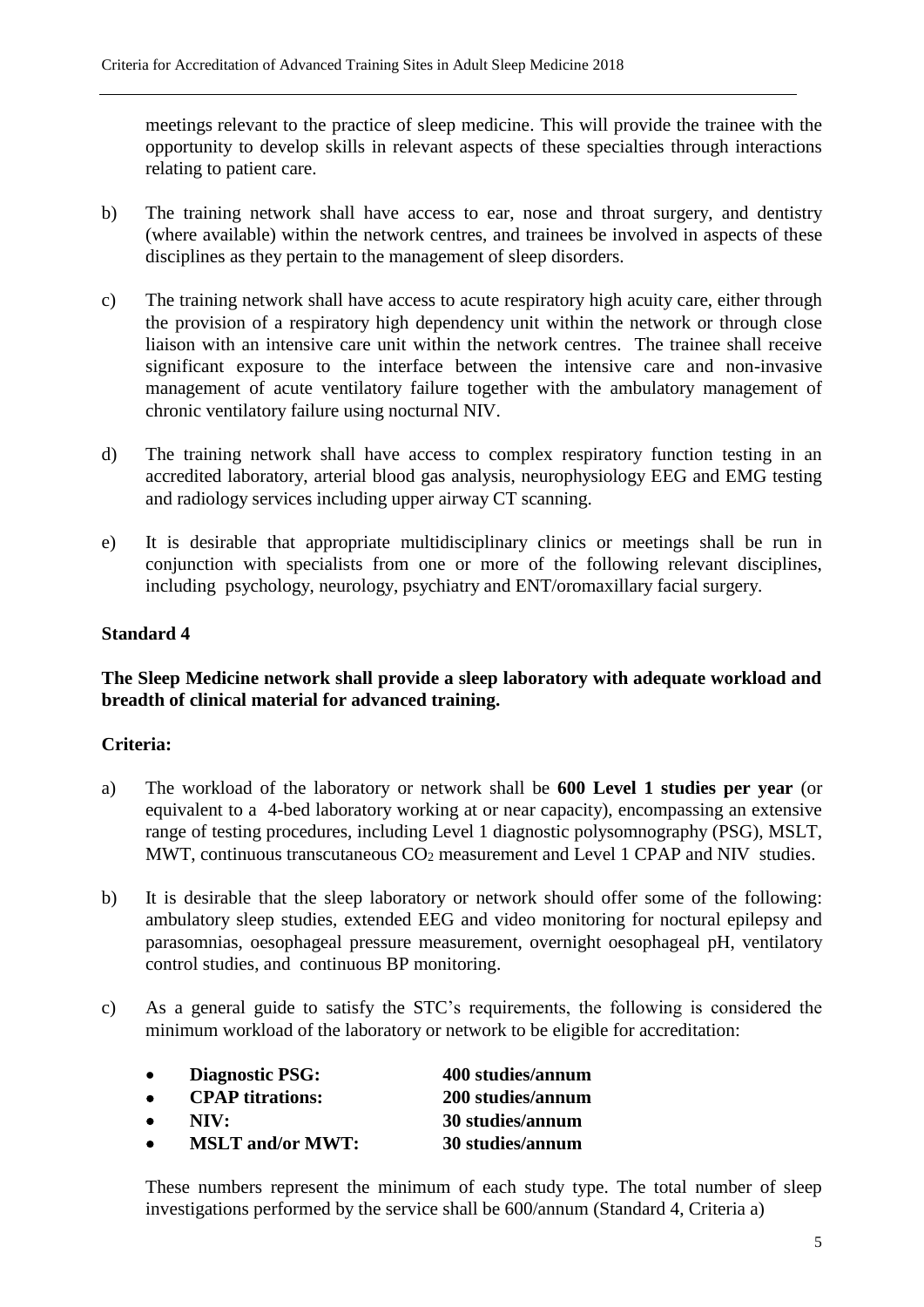- d) The network shall provide formal instruction/training in PSG which will include physiologic principles, instrumentation and scoring. The advanced trainee shall be involved in the sleep staging and respiratory scoring of PSG studies. As a guide to satisfy the STC's requirements, the trainee should personally **stage and score a minimum of 25 studies** per year under direct supervision. At least **five (5)** of these studies should be included in the **laboratory proficiency testing program** with the other scorers in the service and formally assessed for sleep stage agreement (or concordance) and scoring of respiratory events.
- e) The network shall ensure that the advanced trainee is involved in all aspects of the daily operation of the sleep laboratory, including adequate exposure to quality assurance and calibration, and that the trainee regularly reports sleep studies under the supervision of a sleep medicine physician or scientist. The trainee should be involved in **the set up and calibration of physiological signals** in at least 5 studies.
- f) As a general guide to satisfy the STC's requirements, the trainee shall report a minimum of **500 studies** of various types under supervision. It is important that a representative and balanced variety of the above tests be reported, including more complex or less common tests such as **NIV implementation (minimum of 20), MSLT and MWT (minimum of 20).** Trainees should have exposure to reporting of unattended sleep studies (Level 2-4, depending upon availability). Trainees shall be experienced in reporting all the above tests by the end of their training.
- g) The sleep laboratory shall be accredited by the ASA laboratory accreditation process.

# **Standard 5**

#### **The Sleep Medicine network shall provide a suitable infrastructure for advanced training.**

#### **Criteria:**

- a) The network shall ensure that the trainee attends regularly scheduled sleep-medicine specific and interdisciplinary clinical meetings. The trainee shall present and discuss selected cases and topics at these meetings. The trainee shall to do a minimum of 12 formal sleep-medicine presentations, of which 3 should be physiology topics.
- b) The network shall facilitate the involvement of the advanced trainee in undergraduate and post-graduate teaching. The network will facilitate the participation of the trainee in educational programs integral to the advanced training curriculum.
- c) The network shall have access to major sleep journals and texts, as well as access to computerised literature search facilities. A medical library (or equivalent) with access to the internet is expected.

#### **Standard 6**

#### **The network shall have suitable research facilities for advanced training.**

#### **Criteria:**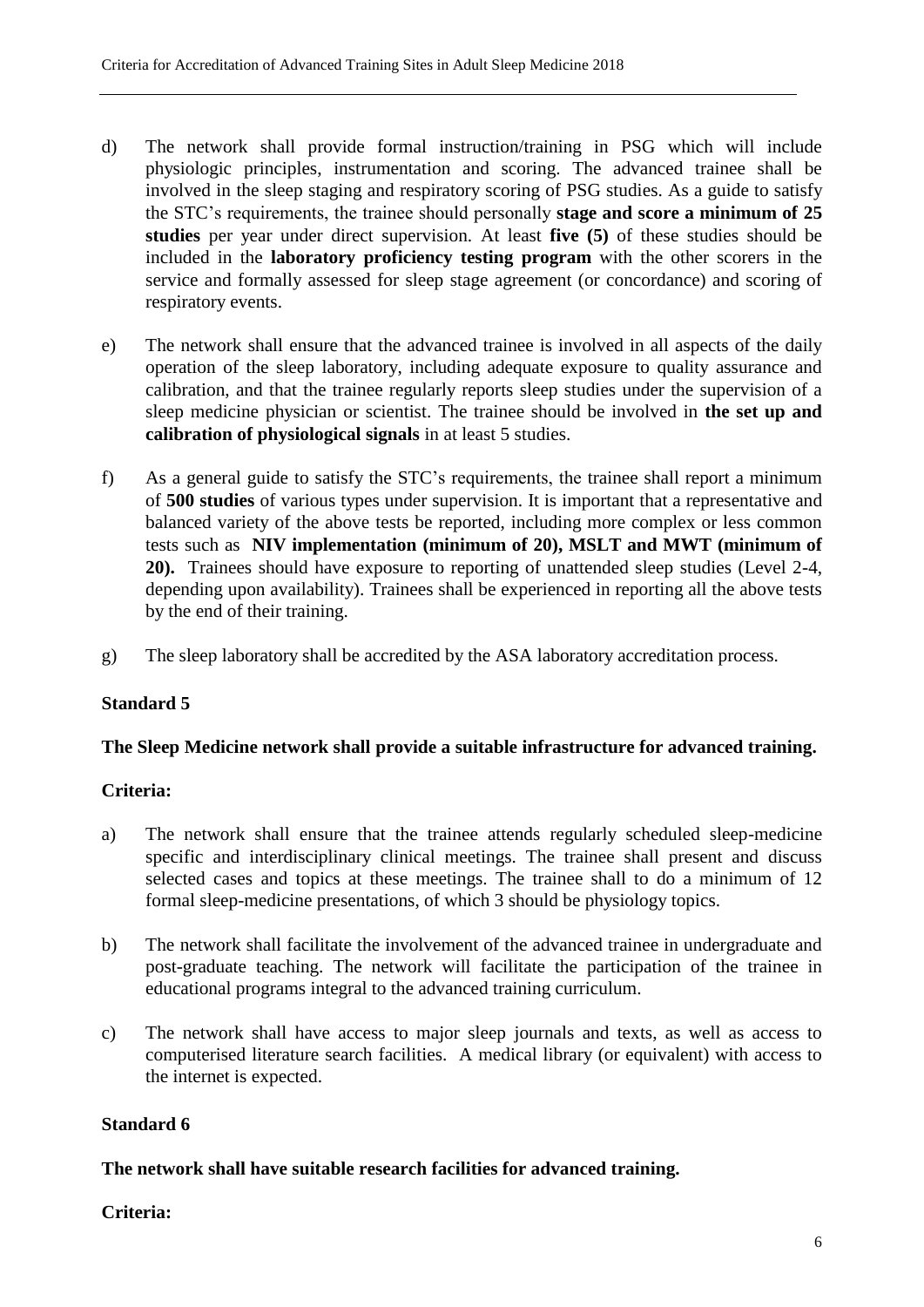a) The network shall have an active research program (as demonstrated by regular research presentations on sleep medicine topics at national and/or international meetings, and by publication of peer reviewed original research) preferably in non-respiratory as well as respiratory sleep disorders. The network shall provide the opportunity for the trainee to be actively involved in research, e.g. be responsible for a small project or a component of an existing research program.

### **Standard 7**

#### **The network shall have a program of quality assurance activities.**

#### **Criteria:**

- a) The network shall have an active program of audit and quality improvement (as demonstrated by regular audit activities and meetings focussed on quality improvement in sleep services).
- b) The network shall provide opportunities for the trainees to be involved in **at least one audit activity project** during their advanced training.
- c) The quality assurance activities should be adequately structured to prepare the trainee for the Continuing Professional Development program of the RACP.

# **3. Method of Accreditation**

#### **Site Survey (Application for Accreditation)**

- (i) Sites that wish to be accredited for training must complete a structured survey regarding the staffing, workload and facilities available at the site(s). The survey will provide details regarding the site's compliance with the standards set out in section 2.
- (ii) There will be one survey per site which should be completed by the Head of the Department or training network which is seeking accreditation. The survey should be completed in consultation with the trainee supervisor(s) if not the Head of Department.
- (iii) Where more than one site is involved in accreditation of a network, each site will need to complete a separate survey.
- (iv) On receipt of the completed survey at the College, it will be reviewed by the Chair of the STC. If the details supplied are adequate, a site visit will be arranged. Otherwise, further details will be sought.

#### **Site Visits**

(i) A site visit(s) will be undertaken for each site that submits a satisfactory survey.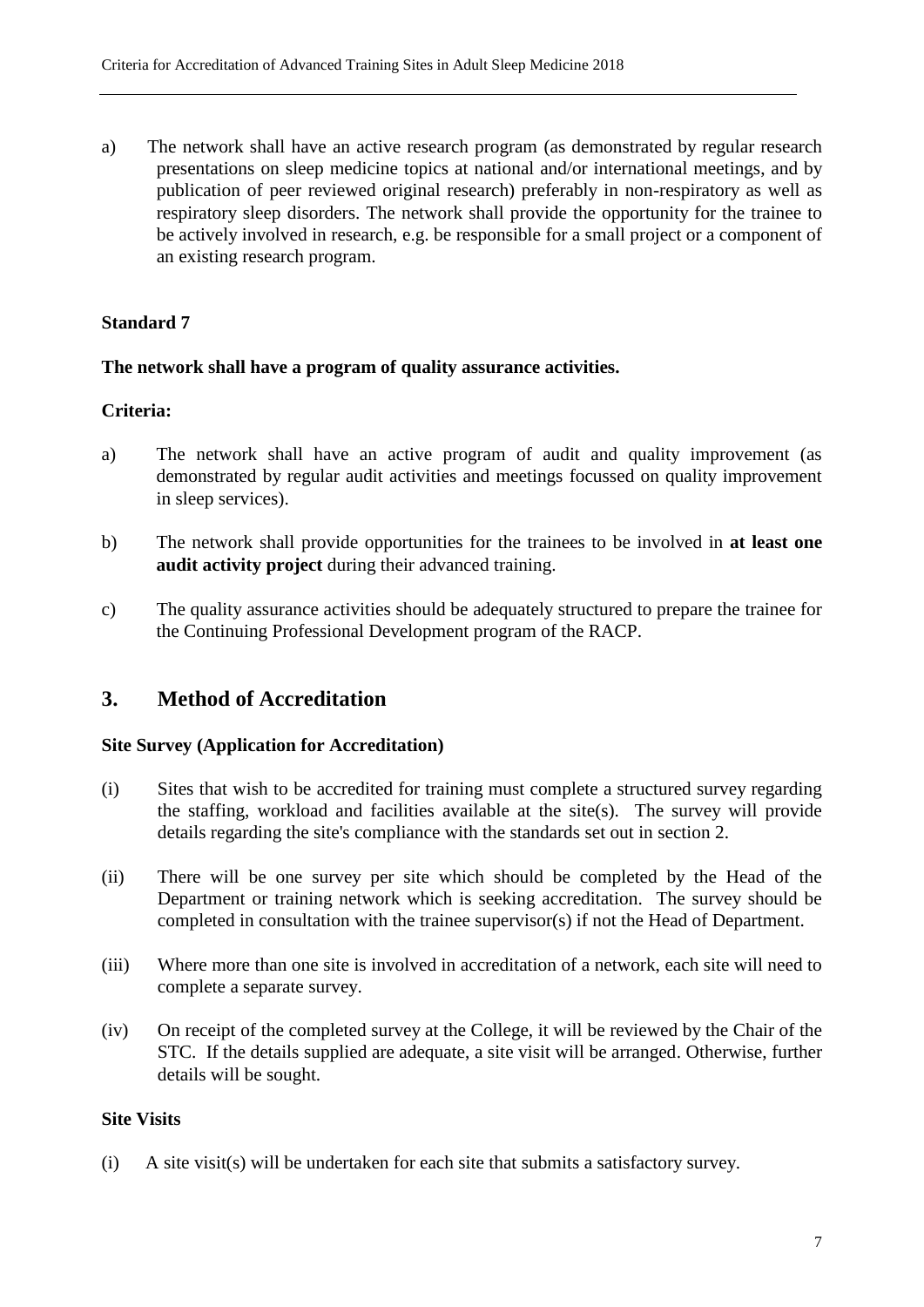- (ii) The site visit will be undertaken by nominees of the STC in Respiratory and Sleep Medicine and will be organised by the College. Each visit will include at least one member of the STC. The site visit will be approved and financed by the College.
- (iii) The site visit will be organised at a time determined by the STC, in consultation with the site(s) to be visited.
- (iv) In general, site visits will be scheduled to run over a half day period.
- (v) At the site visit, the survey will be reviewed by the accreditation team with the Head of the Department. The review process will involve:
	- Interview with Head of Department.
	- Interview(s) with trainee supervisor(s).
	- Interview with trainee(s).
	- Discussion of trainee assessment process, including review of formative assessment records and trainee log books.
	- Review of training program details, including department schedules, rosters and any other appropriate documentation, including orientation and training activities.
	- Review of Departmental statistics and activity reports that support the details provided in the survey regarding clinical and procedural activity.
	- Review of Department facilities as relevant to the standards.
	- Inspection of Department sleep laboratory, with review of accreditation documentation, activity statistics and reporting process. Laboratory Manager should be available for interview.
	- Review of the Department's teaching and research program, including documentation of trainee involvement in these programs.
	- It is the responsibility of the Head of Department to ensure that the appropriate documentation and personnel are available at the time of the site visit. If it is uncertain as to what documentation is required, this should be clarified with the STC prior to the visit.
	- In general, the focus of the site visit is to validate the details supplied in the survey, and to provide suggestions to the site for mechanisms to improve their advanced training program.

#### **Trainee Interviews**

Trainee interviews will be undertaken at the time of the site visit. The information provided is considered important and will be de-identified in the formal accreditation report.

# **4. Accreditation Process**

# **4.1 Mechanisms for Arranging Site Visits and Reports**

(i) The STC Application for Accreditation Survey will be forwarded to sites prior to the end of the calendar year, for completion and return to the STC by *1 February*. The site should notify the STC of the preferred day/s of the week for the accreditation visit to take place, along with any dates that are not suitable. In the event that the site does not provide this information, the STC will nominate two dates for the visit that the site can choose from.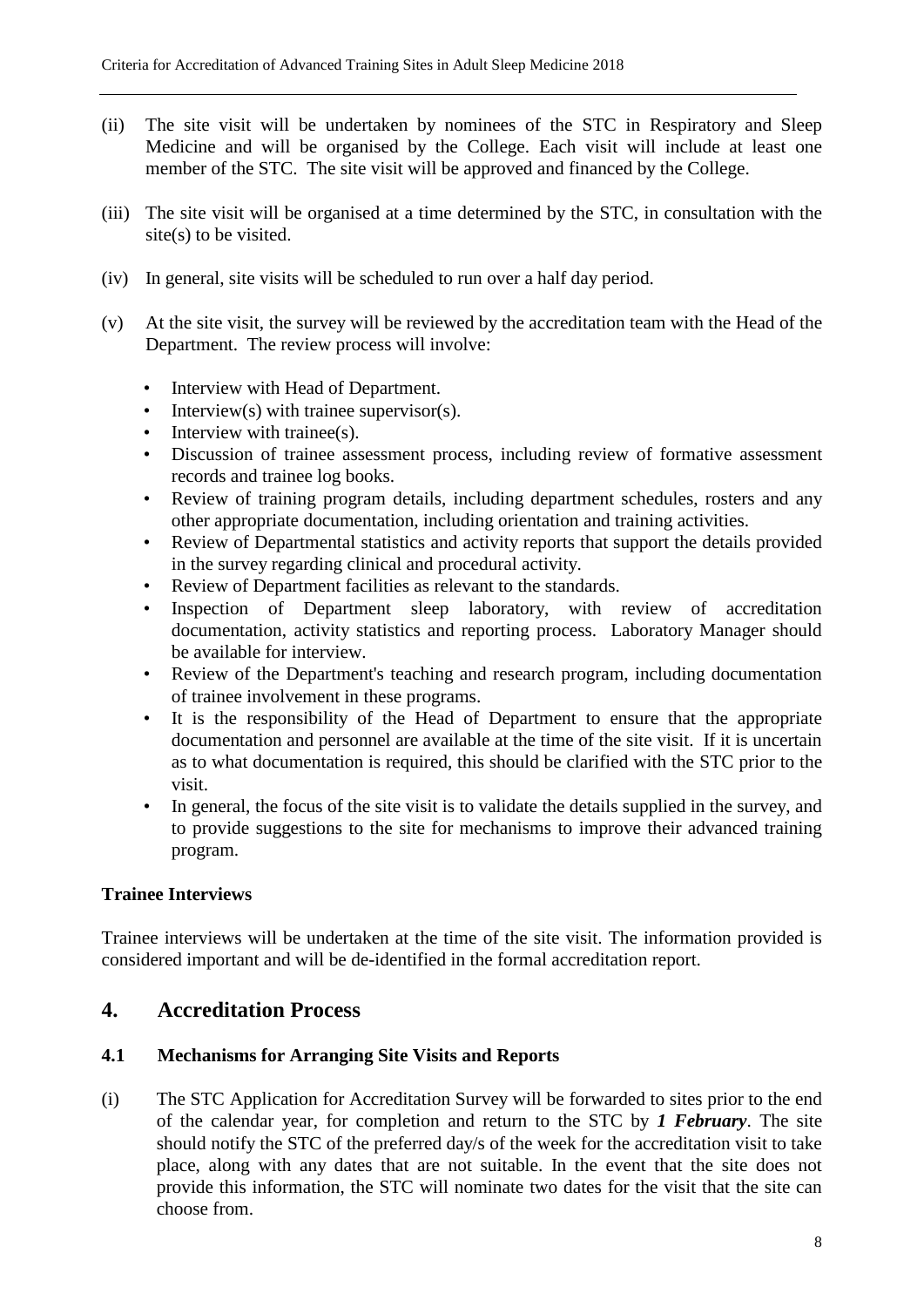- (ii) Sites will be on a rotating schedule of accreditation once every five years. The survey for re-accreditation will be forwarded to the site by the College at the end of the fourth year of accreditation. This will permit the site visit to be made in the fifth year of accreditation. Ideally, the final report and decision will be made by the STC by July, prior to trainee recruitment for the subsequent year.
- (iii) The yearly schedule of visits will be organised by the Chair of the STC in conjunction with the Lead in Accreditation. Each accreditation team will comprise two members, one of whom must be a member of the STC. In general, each team will comprise one interstate member and one member from the same state (but not network) as the site being surveyed. The accreditation team will be constituted by the Chair of the STC and Lead in Accreditation. Accreditation team members should declare any conflict of interest.
- (iv) Each individual visit will be organised by the accreditation team STC member in conjunction with the College. The College will be responsible for travel arrangements and reimbursement of costs.

#### **4.2 Mechanisms for Accrediting New Sites**

- (i) A new site is one which is not accredited, and has not had an advanced trainee within the last 5 years.
- (ii) Where there is proposed to be a new trainee, the STC will immediately forward an accreditation survey. Provisional accreditation *may* be granted on the basis of the survey, but will need to be followed by a site visit in a timely fashion (in general, no longer than 6 months).
- (iii) Where there is no trainee and no immediate likelihood of a trainee, the accreditation survey will be forwarded for completion. A site visit will be organised for the next regularly scheduled series of site visits in the appropriate region. If standards are met, accreditation will be granted following the site visit.
- (iv) In general, new sites fulfilling accreditation criteria will be given accreditation for five years. Accreditation may be given for a lesser period of time as specified by the STC, if the site visit identifies issues that require resolution over a shorter time frame than five years. Full five-year accreditation may then be granted to the site after a successful followup site visit.

# **4.3 Removal of Accreditation**

(i) Where significant deficiencies are identified by the site visit, accreditation will only be recommended for one year, to allow rectification of the deficiencies. If at a subsequent site visit significant deficiencies still exist, then accreditation may be withdrawn or extended for no more than a further one year period.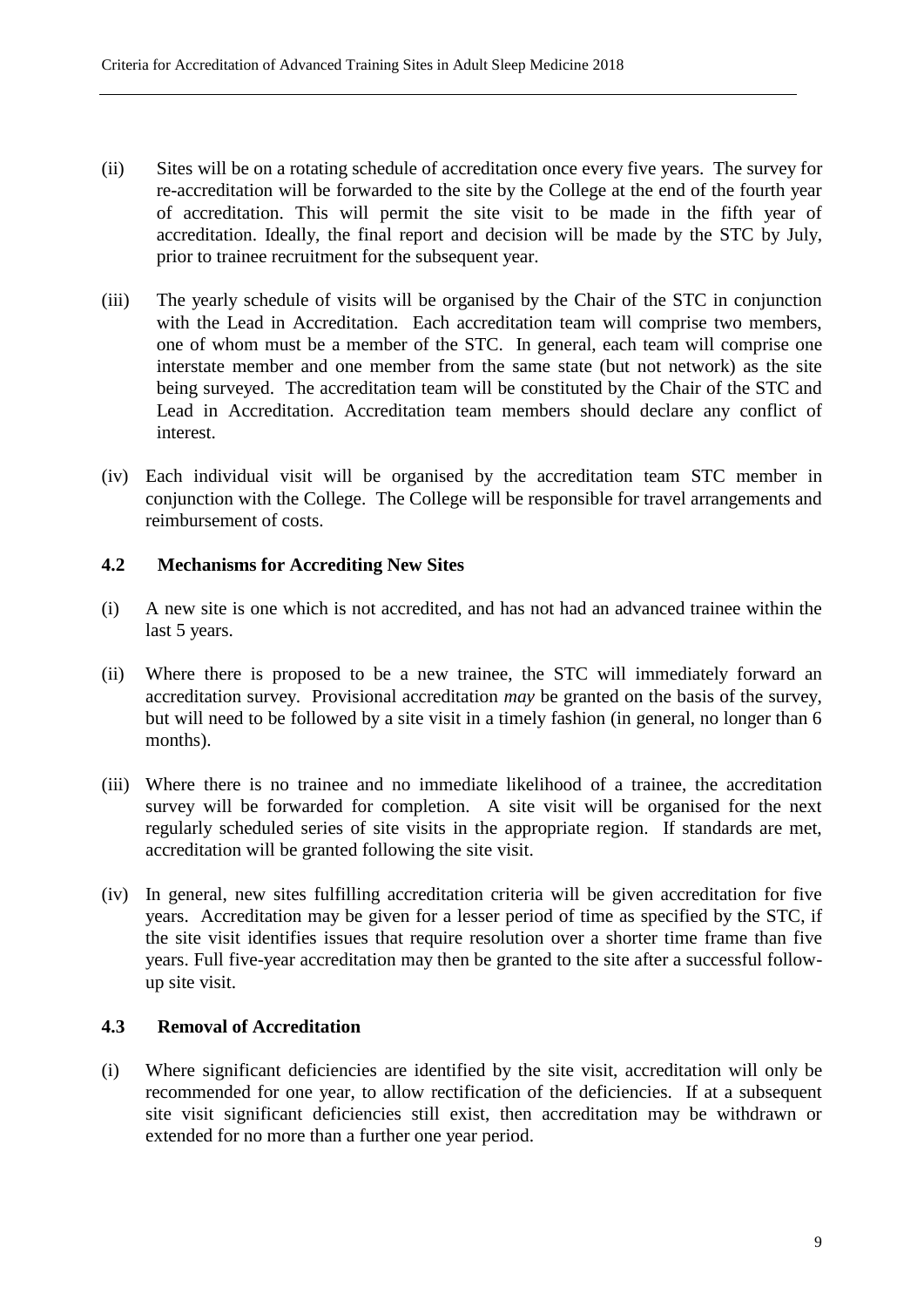- (ii) Where accreditation is removed following a site visit, a current trainee (or one employed to train at the site) will not have approval or accreditation of their current training program removed or compromised by this process.
- (iii) Training for the approved year may be completed at the site or transferred to an appropriately accredited site if available. Further training beyond the year at that site will not be permitted.

# **5. Reporting Process**

# **5.1 Content of Report**

- (i) Following the site visit, a report should be prepared by the accreditation team using the STC proforma. The content should include:
	- Method of assessment.
	- Criteria used.
	- Deficiencies identified.
	- Strengths identified
	- A recommendation for full accreditation, a specified duration of accreditation, or to withdraw accreditation.
	- A recommendation on suitability of the site for core training where previous advanced training has occurred in an Internal Medicine specialty other than Respiratory Medicine.
	- A recommendation for maximum time of training that an individual trainee may train at the site. If a recommendation is made to limit the duration of training at a site, then an individual training program will not be renewable beyond the maximum time specified.
	- A recommendation for the number of trainees able to simultaneously train at the site.
	- General comments concerning the results of the assessment, and recommendations for changes or improvements.

# **5.2 Consideration of Report**

The report should be considered by the STC, who will make a decision on its recommendations. The decision will be conveyed to the CPT and the Board of the Australasian Sleep Association (through the Executive Officer).

#### **5.3 Distribution of Report**

The STC then advises the site of the decision and their accreditation status. A copy of the report will be sent to:

- (i) the site/department/network for information
- (ii) supervisors at the site.

# **5.4 College Database**

The College database is updated accordingly, and a permanent record of the survey, report and decision is kept on file.